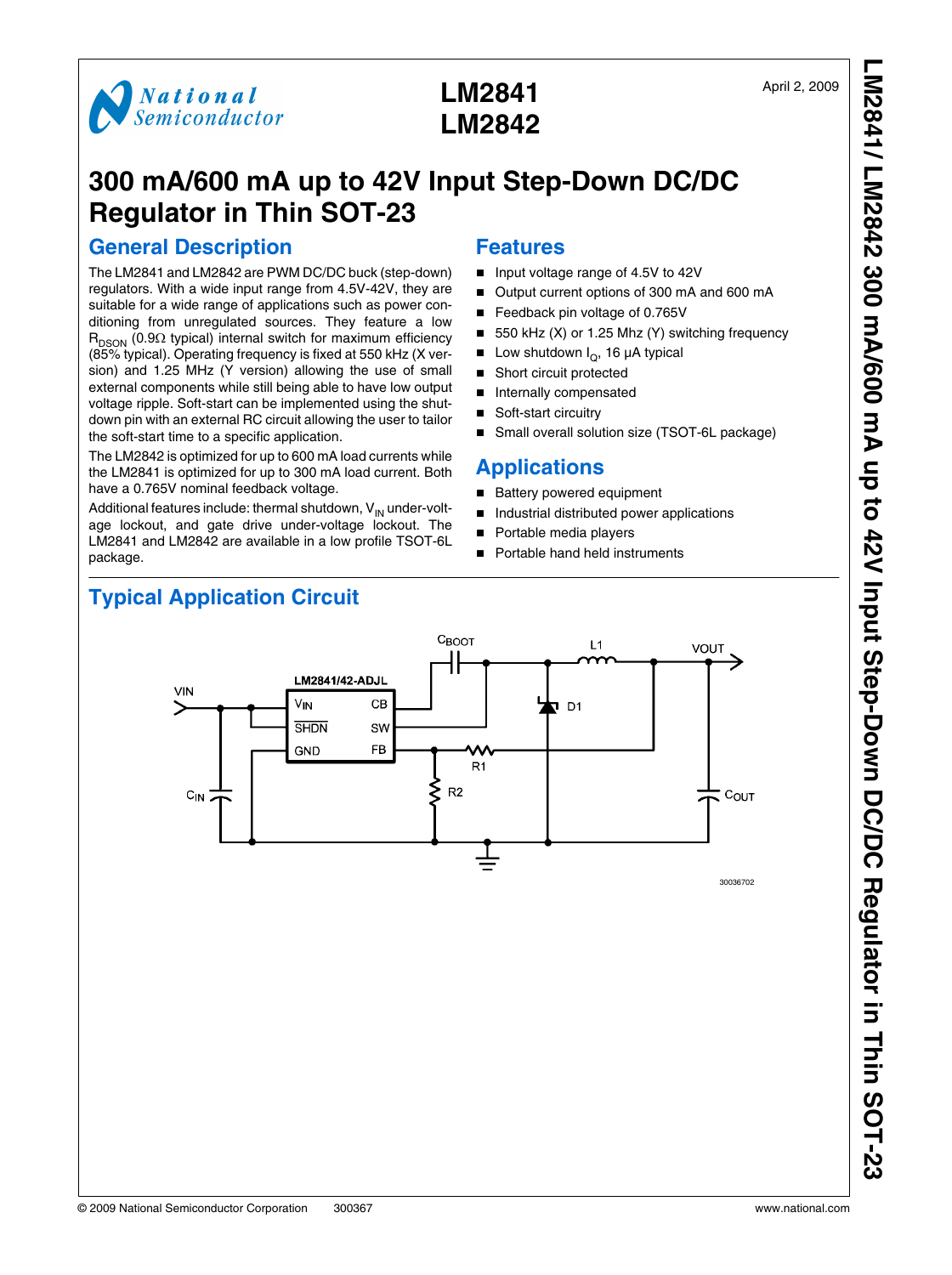## **Connection Diagram**



**NS Package Number MK06A**

## **Ordering Information**

| <b>Order Number</b> | Spec.       | Package<br><b>Type</b> | <b>NSC</b><br>Package<br><b>Drawing</b> | <b>Top Mark</b> | <b>Supplied As</b>        |
|---------------------|-------------|------------------------|-----------------------------------------|-----------------|---------------------------|
| LM2841XMK-ADJL      |             |                        |                                         | <b>STFB</b>     | 1000 Units, Tape and Reel |
| LM2841XMKX-ADJL     |             |                        |                                         |                 | 3000 Units, Tape and Reel |
|                     |             |                        |                                         |                 |                           |
| LM2841YMK-ADJL      |             |                        |                                         | <b>STTB</b>     | 1000 Units, Tape and Reel |
| LM2841YMKX-ADJL     |             |                        |                                         |                 | 3000 Units, Tape and Reel |
|                     | <b>NOPB</b> | TSOT-6                 | MK06A                                   |                 |                           |
| LM2842XMK-ADJL      |             |                        |                                         | <b>STVB</b>     | 1000 Units, Tape and Reel |
| LM2842XMKX-ADJL     |             |                        |                                         |                 | 3000 Units, Tape and Reel |
|                     |             |                        |                                         |                 |                           |
| LM2842YMK-ADJL      |             |                        |                                         | <b>STXB</b>     | 1000 Units, Tape and Reel |
| LM2842YMKX-ADJL     |             |                        |                                         |                 | 3000 Units, Tape and Reel |

## **Pin Descriptions**

| Pin | Name            | <b>Function</b>                                                                                                                                                         |
|-----|-----------------|-------------------------------------------------------------------------------------------------------------------------------------------------------------------------|
|     | CB.             | SW FET gate bias voltage. Connect $C_{\text{ROT}}$ cap between CB and SW.                                                                                               |
| 2   | <b>GND</b>      | Ground connection.                                                                                                                                                      |
| 3   | FB              | Feedback pin: Set feedback voltage divider ratio with $V_{OUT}$ = $V_{FB}$ (1+(R1/R2)). Resistors should<br>be in the 100-10K range to avoid input bias errors.         |
| 4   | <b>SHDN</b>     | Logic level shutdown input. Pull to GND to disable the device and pull high to enable the device.<br>If this function is not used tie to $V_{\text{IN}}$ or leave open. |
| 5   | V <sub>IN</sub> | Power input voltage pin: 4.5V to 42V normal operating range.                                                                                                            |
| 6   | <b>SW</b>       | Power FET output: Connect to inductor, diode, and $C_{\text{ROT}}$ cap.                                                                                                 |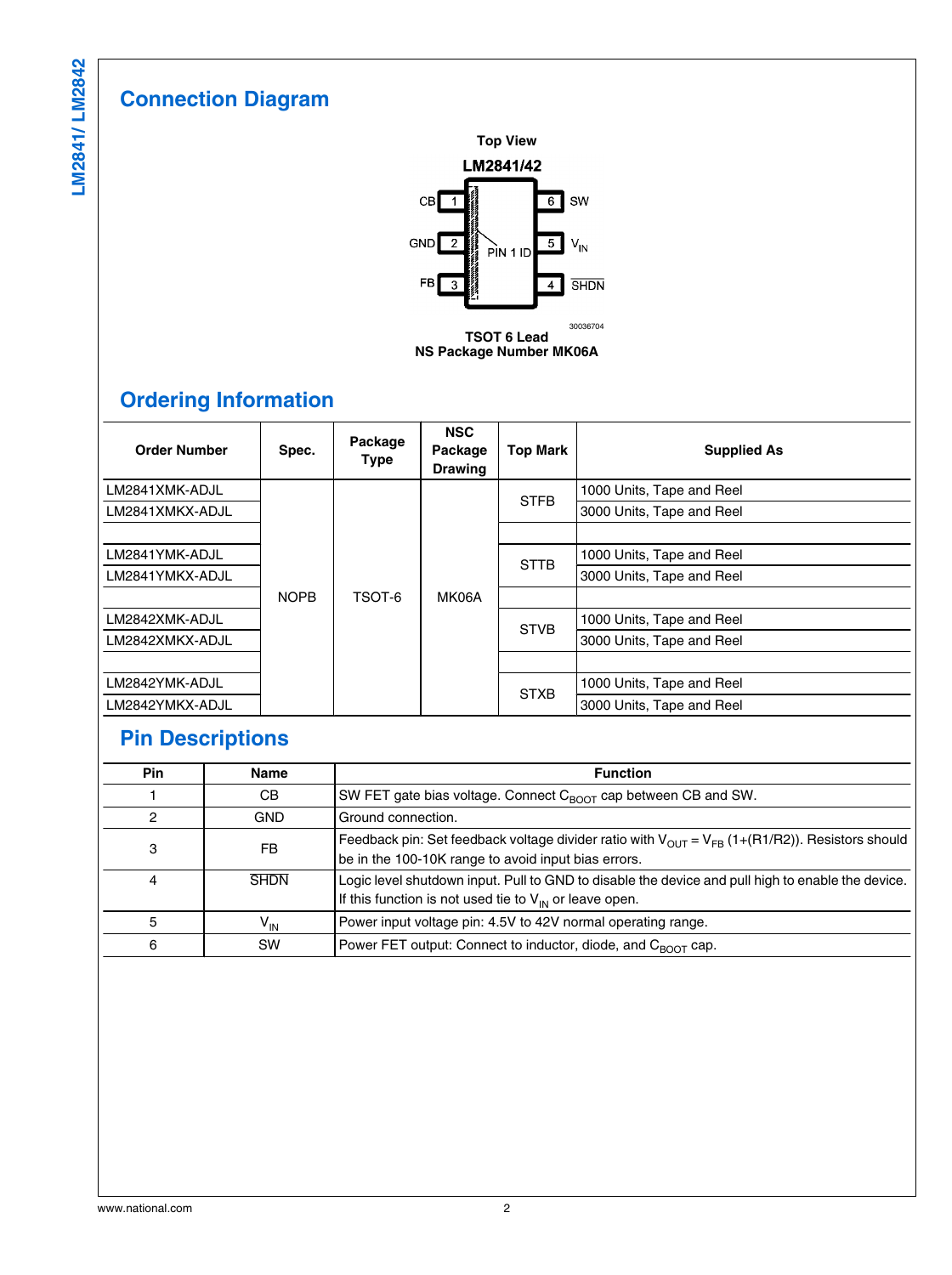

#### **Block Diagram**  $\overset{\text{CB}}{\mathsf{D}}$ V<sub>IN</sub> Max Duty<br>Cycle Limit  $AM$ **JUL** osc Inductor Current DC<br>LIMIT Measurement **SET**  $\overline{\mathbf{D}}$ BUCK<br>DRIVE FET<br>Driver PWM<br>Comp **RESET** 1L SW **UVLO** Ô  $E_{\text{ITOT}}$ **TSD** Amp UVLO<br>Comp A<br>H<br>H<br>A Voltage<br>Regulator Thermal Soft<br>Start ᠼ Bandgap Shutdown  $\Box$  GND 白 **SHDN** 30036703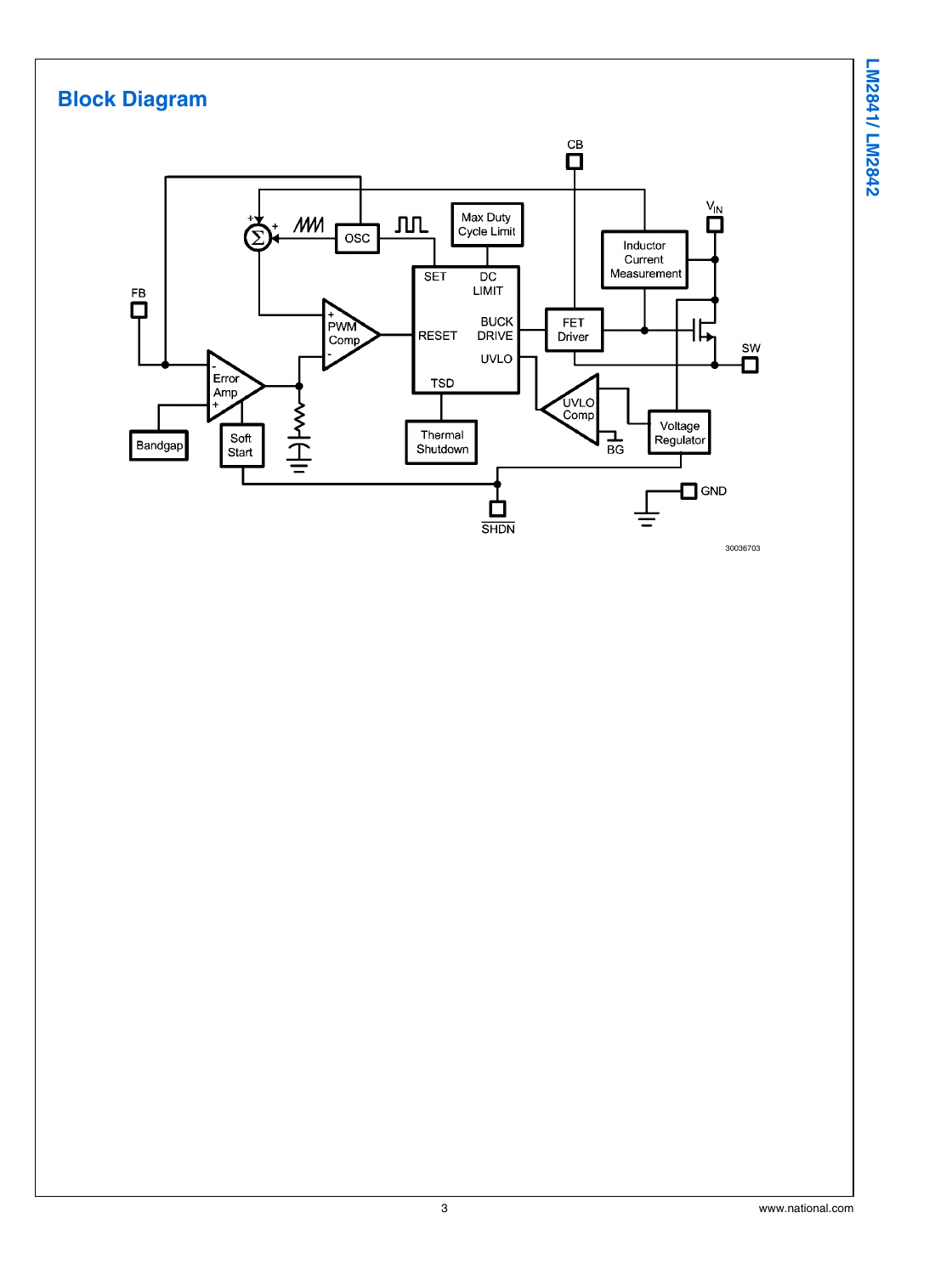### **Absolute Maximum Ratings (Note [1](#page-4-0))**

**If Military/Aerospace specified devices are required, please contact the National Semiconductor Sales Office/ Distributors for availability and specifications.**

| V <sub>IN</sub>             | $-0.3V$ to $+45V$                                   |
|-----------------------------|-----------------------------------------------------|
| <b>SHDN</b>                 | -0.3V to $(V_{IN}+0.3V)$                            |
|                             | $\overline{\text{SHDN}} = V_{\text{IN}}$ at 45V max |
| <b>SW Voltage</b>           | $-0.3V$ to $+45V$                                   |
| CB Voltage above SW Voltage | 7V                                                  |
| FB Voltage                  | $-0.3V$ to $+5V$                                    |
| <b>Maximum Junction</b>     | $150^{\circ}$ C                                     |
| Temperature                 |                                                     |
| Power Dissipation (Note 2)  | <b>Internally Limited</b>                           |
|                             |                                                     |

| Lead Temperature          | $300^{\circ}$ C |
|---------------------------|-----------------|
| Vapor Phase (60 sec.)     | $215^{\circ}$ C |
| Infrared (15 sec.)        | $220^{\circ}$ C |
| <b>ESD Susceptibility</b> |                 |
| (Note 3)                  |                 |
| Human Body Model          | 1.5 kV          |

### **Operating Conditions**

| Operating Junction            |                                     |
|-------------------------------|-------------------------------------|
| Temperature Range (Note 4)    | $-40^{\circ}$ C to $+125^{\circ}$ C |
| Storage Temperature           | $-65^{\circ}$ C to $+150^{\circ}$ C |
| Input Voltage V <sub>IN</sub> | 4.5V to 42V                         |
| <b>SW Voltage</b>             | Up to 42V                           |

### **Electrical Characteristics**

Specifications in standard type face are for T<sub>J</sub> = 25°C and those with **boldface type** apply over the full **Operating Temperature Range** (T<sub>J</sub> = −40°C to +125°C). Minimum and Maximum limits are guaranteed through test, design, or statistical correlation. Typical values represent the most likely parametric norm at T $_{\rm J}$  = +25°C, and are provided for reference purposes only. Unless otherwise stated the following conditions apply:  $V_{IN} = 12V$ .

| Symbol                           | <b>Parameter</b>                                              | <b>Conditions</b>                            | Min(Note 4) | Typ(Note 5) | Max(Note 4) | <b>Units</b>  |  |
|----------------------------------|---------------------------------------------------------------|----------------------------------------------|-------------|-------------|-------------|---------------|--|
| $I_{\mathsf{Q}}$                 | Quiescent current                                             | $\overline{\text{SHDN}} = \text{OV}$         |             | 16          | 40          | μA            |  |
|                                  |                                                               | Device On, Not Switching                     |             | 1.30        | 1.75        | mA            |  |
|                                  |                                                               | Device On, No Load                           |             | 1.35        | 1.85        |               |  |
| $R_{DSON}$                       | Switch ON resistance                                          | (Note 6)                                     |             | 0.9         | 1.6         | $\Omega$      |  |
| $I_{LSW}$                        | Switch leakage current                                        | $V_{IN} = 42V$                               |             | 0.0         | 0.5         | μA            |  |
| $I_{CL}$                         | Switch current limit                                          | LM2842 (Note 7)                              |             | 1.15        |             | Α             |  |
|                                  |                                                               | LM2841 (Note 7)                              |             | 525         |             | mA            |  |
| $I_{FB}$                         | Feedback pin bias current                                     | LM2841/42 (Note 8)                           |             | 0.1         | 1.0         | μA            |  |
| $\mathsf{V}_{\mathsf{FB}}$       | FB Pin reference voltage                                      |                                              | 0.747       | 0.765       | 0.782       | $\vee$        |  |
| $t_{MIN}$                        | Minimum ON time                                               |                                              |             | 100         |             | ns            |  |
| $f_{SW}$                         | Switching frequency                                           | LM2841/42X, $V_{FB} = 0.5V$                  | 325         | 550         | 750         | kHz           |  |
|                                  |                                                               | LM2841/42X, $V_{FB} = 0V$                    |             | 140         |             |               |  |
|                                  |                                                               | LM2841/42Y, $V_{FB} = 0.5V$                  | 0.95        | 1.25        | 1.50        | <b>MHz</b>    |  |
|                                  |                                                               | LM2841/42Y, $V_{FB} = 0V$                    |             | 0.35        |             |               |  |
| $D_{MAX}$                        | Maximum duty cycle                                            | LM2841/42X                                   | 88          | 94          |             | $\frac{1}{6}$ |  |
|                                  |                                                               | LM2841/42Y                                   | 81          | 87          |             |               |  |
| $V_{UVP}$                        | Undervoltage lockout                                          | On threshold                                 | 4.4         | 3.7         |             | $\vee$        |  |
|                                  | thresholds                                                    | Off threshold                                |             | 3.5         | 3.25        |               |  |
| $V_{\overline{\text{SHDN}}}$     | Shutdown threshold                                            | Device on                                    | 2.3         | 1.0         |             | $\vee$        |  |
|                                  |                                                               | Device off                                   |             | 0.9         | 0.3         |               |  |
| <b>SHDN</b>                      | Shutdown pin input bias                                       | $V_{\overline{\text{SHDN}}}$ = 2.3V (Note 8) |             | 0.05        | 1.5         | μA            |  |
|                                  | current                                                       | $V_{\overline{\text{SHDN}}} = 0V$            |             | 0.02        | 1.5         |               |  |
| <b>THERMAL SPECIFICATIONS</b>    |                                                               |                                              |             |             |             |               |  |
| $\mathsf{R}_{\theta\mathsf{JA}}$ | Junction-to-Ambient Thermal<br>Resistance, TSOT-6L<br>Package | (Note 9)                                     |             | 121         |             | $\degree$ C/W |  |
|                                  |                                                               |                                              |             |             |             |               |  |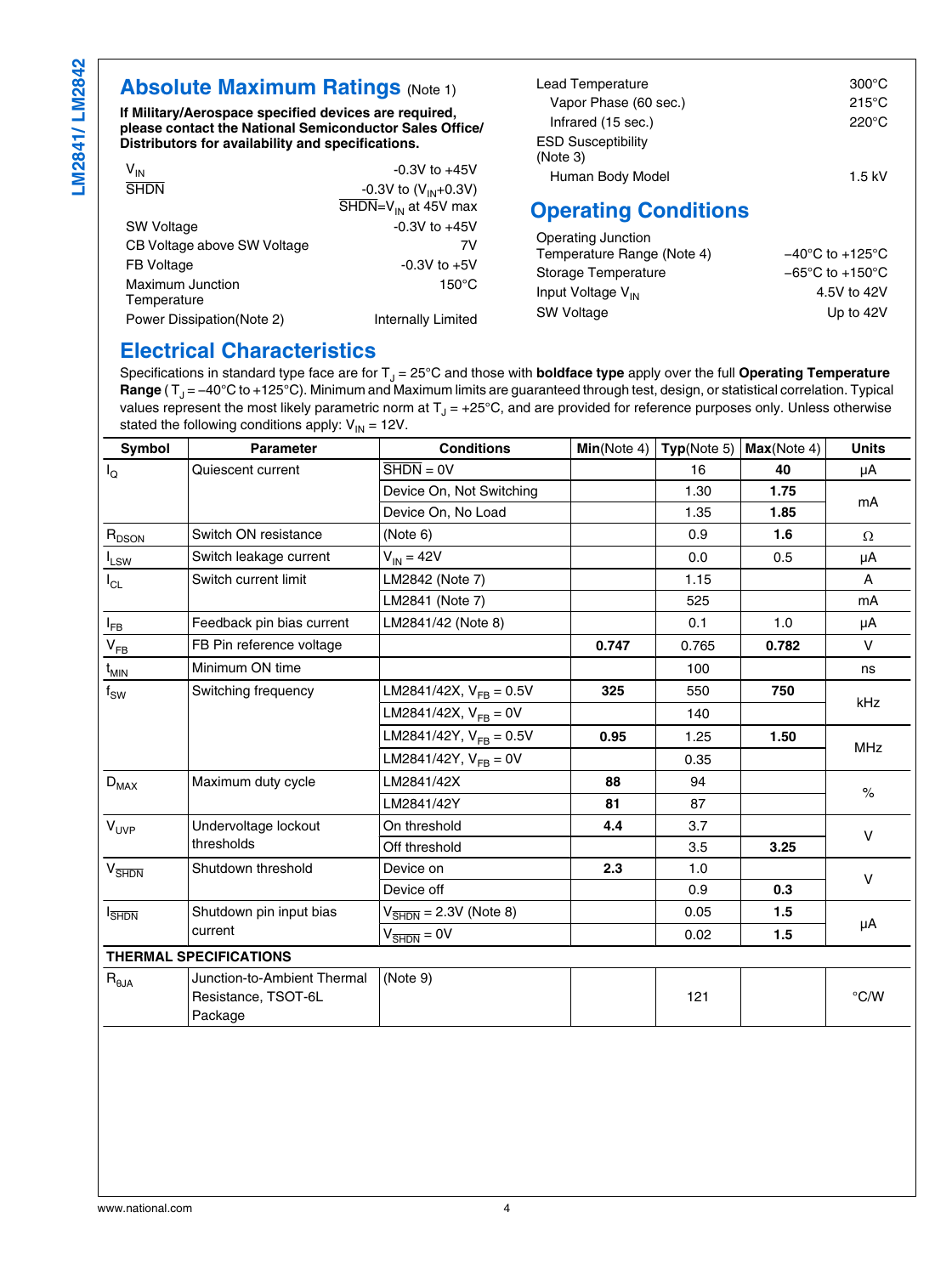<span id="page-4-0"></span>**Note 1:** Absolute maximum ratings are limits beyond which damage to the device may occur. Operating Ratings are conditions for which the device is intended to be functional, but device parameter specifications may not be guaranteed. For guaranteed specifications and test conditions, see the Electrical Characteristics.

Note 2: The maximum allowable power dissipation is a function of the maximum junction temperature, T<sub>J</sub>(MAX), the junction-to-ambient thermal resistance,  $\theta_{\sf JA}$ , and the ambient temperature,  ${\sf T_A}.$  The maximum allowable power dissipation at any ambient temperature is calculated using:  ${\sf P_D}$  (MAX) = ( ${\sf T_{J(MAX)}}$  –  ${\sf T_A}}$ )  $θ<sub>IA</sub>$ . Exceeding the maximum allowable power dissipation will cause excessive die temperature, and the regulator will go into thermal shutdown. Internal thermal shutdown circuitry protects the device from permanent damage. Thermal shutdown engages at  $T = 175^{\circ}C$  (typ) and disengages at  $T = 175^{\circ}C$  (typ).

**Note 3:** Human Body Model, applicable std. JESD22-A114-C.

**Note 4:** All limits guaranteed at room temperature (standard typeface) and at temperature extremes (bold typeface). All room temperature limits are 100% production tested. All limits at temperature extremes are guaranteed via correlation using standard Statistical Quality Control (SQC) methods. All limits are used to calculate Average Outgoing Quality Level (AOQL).

**Note 5:** Typical numbers are at 25°C and represent the most likely norm.

**Note 6:** Includes the bond wires, R<sub>DSON</sub> from V<sub>IN</sub> pin to SW pin.

**Note 7:** Current limit at 0% duty cycle.

**Note 8:** Bias currents flow into pin.

Note 9: All numbers apply for packages soldered directly onto a 3" x 3" PC board with 2 oz. copper on 4 layers in still air in accordance to JEDEC standards. Thermal resistance varies greatly with layout, copper thickness, number of layers in PCB, power distribution, number of thermal vias, board size, ambient temperature, and air flow.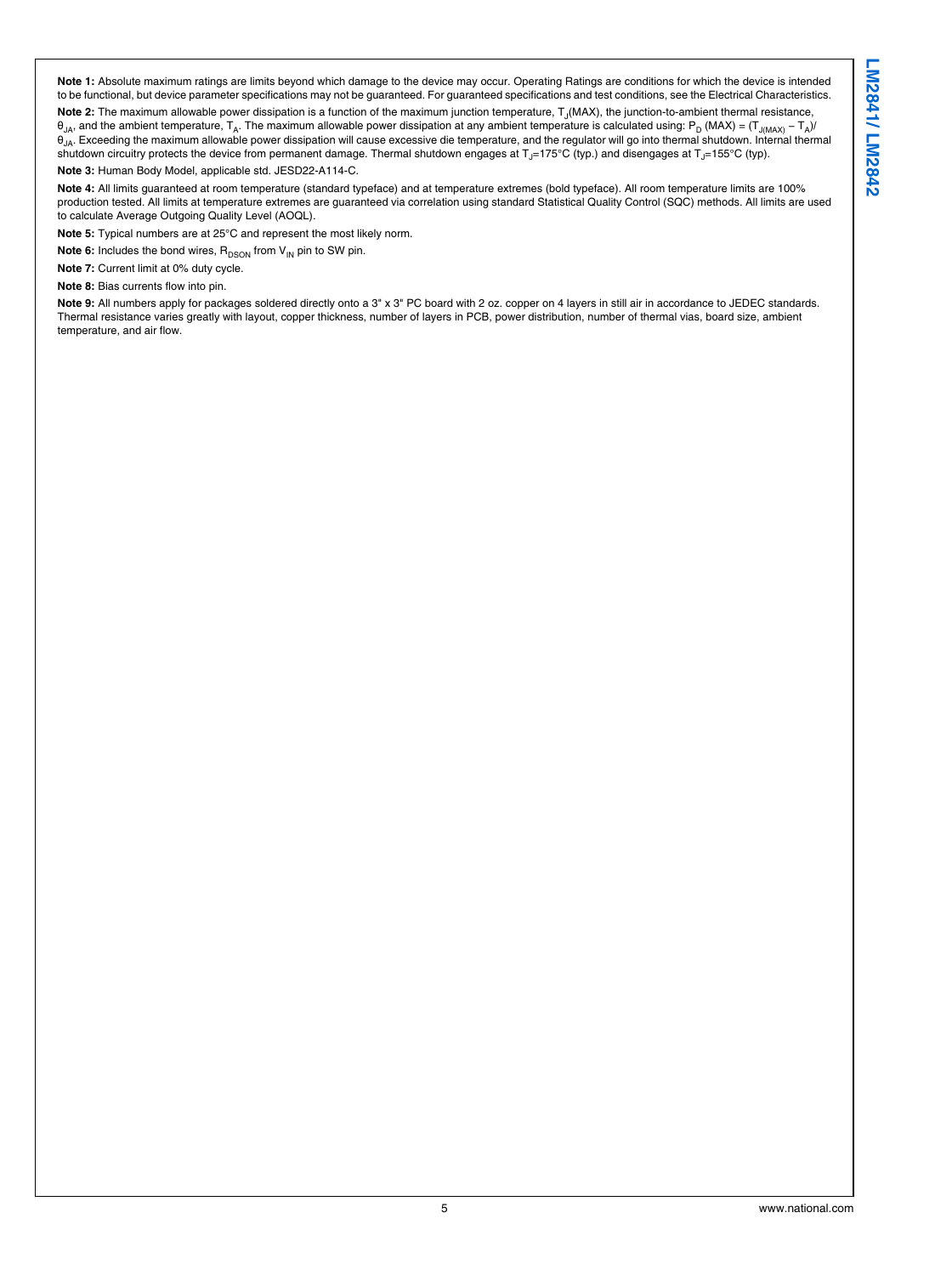## **Typical Performance Characteristics**





**Input UVLO Voltage vs. Temperature**





**Switching Frequency vs. Temperature (X version)**



**Switch Current Limit vs. SHDN Pin Voltage (Soft-start Implementation, LM2841)**

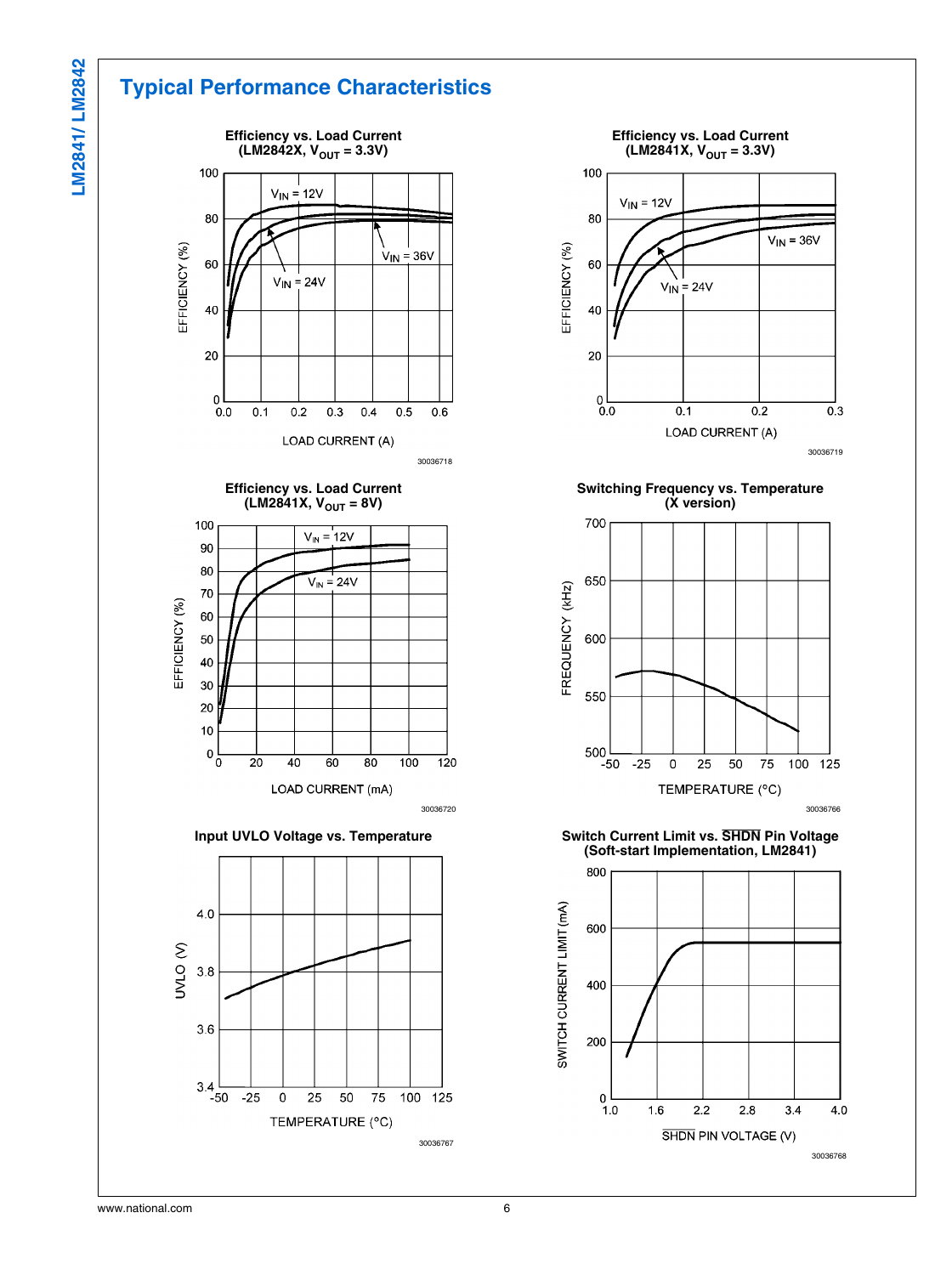



**Switching Node and Output Voltage Waveforms**



 $V_{IN}$  = 12V,  $V_{OUT}$  = 3.3V,  $I_{OUT}$  = 200 mA Top trace: V<sub>OUT</sub>, 10 mV/div, AC Coupled Bottom trace: SW, 5V/div, DC Coupled  $T = 400$  ns/div



 $V_{IN}$  = 12V,  $V_{OUT}$  = 3.3V,  $I_{OUT}$  = 50 mA Top trace: V<sub>OUT</sub>, 1V/div, DC Coupled Bottom trace: SHDN, 2V/div, DC Coupled  $T = 40 \mu s$ /div





 $V_{IN}$  = 12V,  $V_{OUT}$  = 3.3V,  $I_{OUT}$  = 300 mA to 200 mA to 300 mA Top trace: V<sub>OUT</sub>, 20 mV/div, AC Coupled Bottom trace:  $I_{OUT}$ , 100 mA/div, DC Coupled

 $T = 200 \text{ }\mu\text{s}/\text{div}$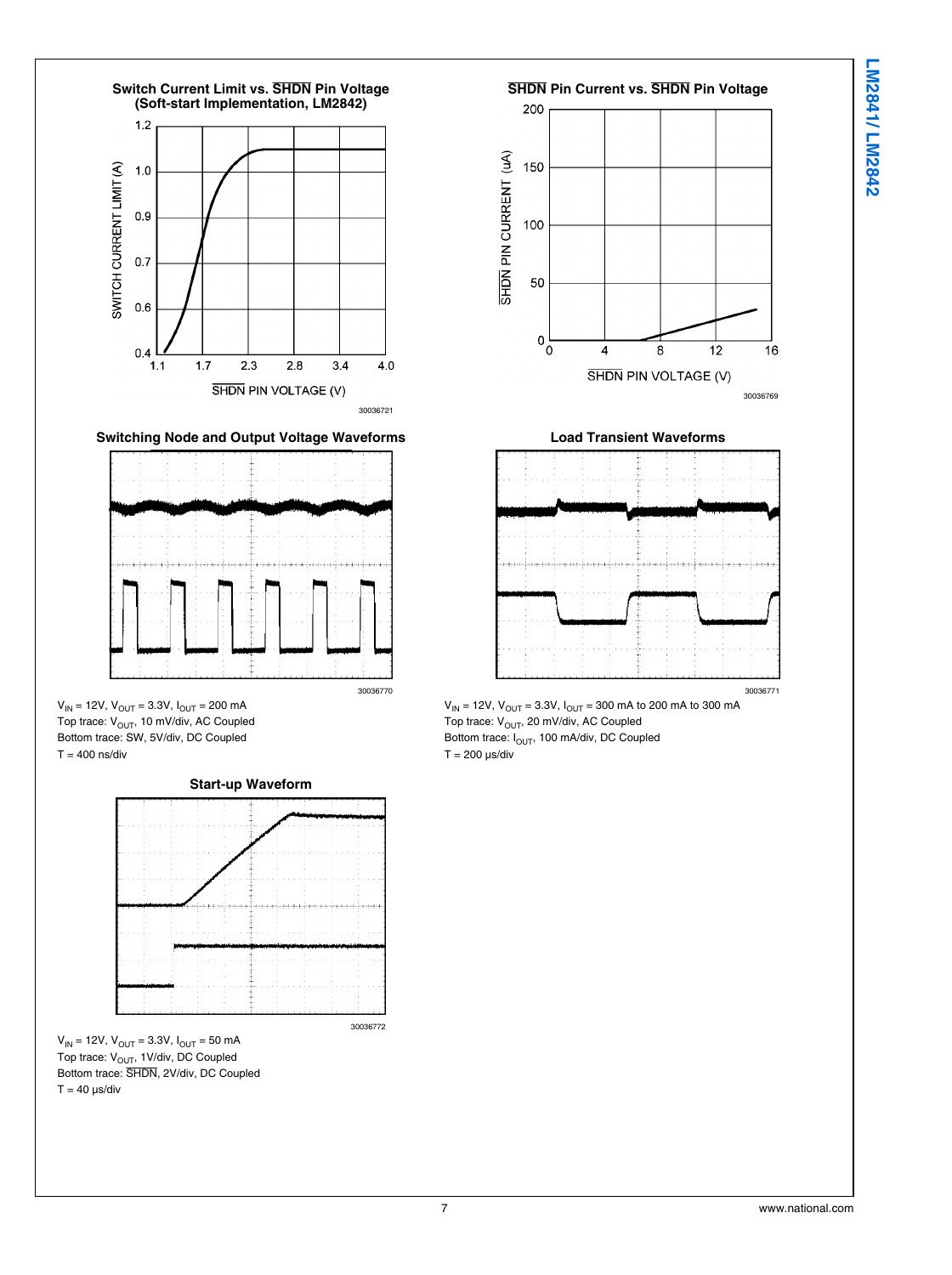### **Operation**

#### **PROTECTION**

The LM2841/42 has dedicated protection circuitry running during normal operation to protect the IC. The thermal shutdown circuitry turns off the power device when the die temperature reaches excessive levels. The UVLO comparator protects the power device during supply power startup and shutdown to prevent operation at voltages less than the minimum input voltage. A gate drive (CB) under-voltage lockout is included to guarantee that there is enough gate drive voltage to drive the MOSFET before the device tries to start switching. The LM2841/42 also features a shutdown mode decreasing the supply current to approximately 16 µA.

#### **CONTINUOUS CONDUCTION MODE**

The LM2841/42 contains a current-mode, PWM buck regulator. A buck regulator steps the input voltage down to a lower output voltage. In continuous conduction mode (when the inductor current never reaches zero at steady state), the buck regulator operates in two cycles. The power switch is connected between  $V_{\text{IN}}$  and SW. In the first cycle of operation the transistor is closed and the diode is reverse biased. Energy is collected in the inductor and the load current is supplied by  $C<sub>OUT</sub>$  and the rising current through the inductor. During the second cycle the transistor is open and the diode is forward biased due to the fact that the inductor current cannot instantaneously change direction. The energy stored in the inductor is transferred to the load and output capacitor. The ratio of these two cycles determines the output voltage. The output voltage is defined approximately as:  $D=V_{OUT}/V_{IN}$  and  $D' = (1-$ D) where D is the duty cycle of the switch. D and D' will be required for design calculations.

#### **DESIGN PROCEDURE**

This section presents guidelines for selecting external components.

#### **SETTING THE OUTPUT VOLTAGE**

The output voltage is set using the feedback pin and a resistor divider connected to the output as shown on the front page schematic. The feedback pin voltage is 0.762V, so the ratio of the feedback resistors sets the output voltage according to the following equation:  $V_{\text{OUT}}=0.765V(1+(R1/R2))$  Typically R2 will be given as 100Ω-10 kΩ for a starting value. To solve for R1 given R2 and  $V_{\text{OUT}}$  use R1=R2(( $V_{\text{OUT}}$ /0.765V)-1).

#### **INPUT CAPACITOR**

A low ESR ceramic capacitor  $(C_{\text{IN}})$  is needed between the  $V_{IN}$  pin and GND pin. This capacitor prevents large voltage transients from appearing at the input. Use a 2.2 µF-10 µF value with X5R or X7R dielectric. Depending on construction, a ceramic capacitor's value can decrease up to 50% of its nominal value when rated voltage is applied. Consult with the capacitor manufacturer's data sheet for information on capacitor derating over voltage and temperature.

#### **INDUCTOR SELECTION**

The most critical parameters for the inductor are the inductance, peak current, and the DC resistance. The inductance is related to the peak-to-peak inductor ripple current, the input and the output voltages.

$$
L = \frac{(V_{IN} - V_{OUT})V_{OUT}}{V_{IN} \times I_{RIPPLE} \times f_{SW}}
$$

A higher value of ripple current reduces inductance, but increases the conductance loss, core loss, and current stress for the inductor and switch devices. It also requires a bigger output capacitor for the same output voltage ripple requirement. A reasonable value is setting the ripple current to be 30% of the DC output current. Since the ripple current increases with the input voltage, the maximum input voltage is always used to determine the inductance. The DC resistance of the inductor is a key parameter for the efficiency. Lower DC resistance is available with a bigger winding area. A good tradeoff between the efficiency and the core size is letting the inductor copper loss equal 2% of the output power. See AN-1197 for more information on selecting inductors. A good starting point for most applications is a 10  $\mu$ H to 22  $\mu$ H with 1.1A or greater current rating for the LM2842 or a 0.7A or greater current rating for the LM2841. Using such a rating will enable the LM2841/42 to current limit without saturating the inductor. This is preferable to the LM2841/42 going into thermal shutdown mode and the possibility of damaging the inductor if the output is shorted to ground or other longterm overload.

#### **OUTPUT CAPACITOR**

The selection of  $C_{\text{OUT}}$  is driven by the maximum allowable output voltage ripple. The output ripple in the constant frequency, PWM mode is approximated by:  $V_{\text{RIPPLE}} = I_{\text{RIPPLE}}$  $(ESR+(1/8f_{SW}C<sub>OUT</sub>))$  The ESR term usually plays the dominant role in determining the voltage ripple. Low ESR ceramic capacitors are recommended. Capacitors in the range of 22 µF-100 µF are a good starting point with an ESR of 0.1Ω or less.

#### **BOOTSTRAP CAPACITOR**

A 0.15 µF ceramic capacitor or larger is recommended for the bootstrap capacitor  $(C_{\text{BOOT}})$ . For applications where the input voltage is less than twice the output voltage a larger capacitor is recommended, generally  $0.15 \mu F$  to 1  $\mu F$  to ensure plenty of gate drive for the internal switches and a consistently low R<sub>DSON</sub>.

#### **SOFT-START COMPONENTS**

The LM2841/42 has circuitry that is used in conjunction with the SHDN pin to limit the inrush current on start-up of the DC/ DC switching regulator. The SHDN pin in conjunction with a RC filter is used to tailor the soft-start for a specific application. When a voltage applied to the SHDN pin is between 0V and up to 2.3V it will cause the cycle by cycle current limit in the power stage to be modulated for minimum current limit at 0V up to the rated current limit at 2.3V. Thus controlling the output rise time and inrush current at startup. The resistor value should be selected so the current sourced into the SHDN pin will be greater then the leakage current of the SHDN pin (1.5) µA ) when the voltage at SHDN is equal or greater then 2.3V.

#### **SHUTDOWN OPERATION**

The SHDN pin of the LM2841/42 is designed so that it may be controlled using 2.3V or higher logic signals. If the shutdown function is not to be used the **SHDN** pin may be tied to  $V_{\text{IN}}$ . The maximum voltage to the  $\overline{\text{SHDN}}$  pin should not exceed 42V. If the use of a higher voltage is desired due to system or other constraints it may be used, however a 100 kΩ or larger resistor is recommended between the applied voltage and the SHDN pin to protect the device.

#### **SCHOTTKY DIODE**

The breakdown voltage rating of the diode (D1) is preferred to be 25% higher than the maximum input voltage. The cur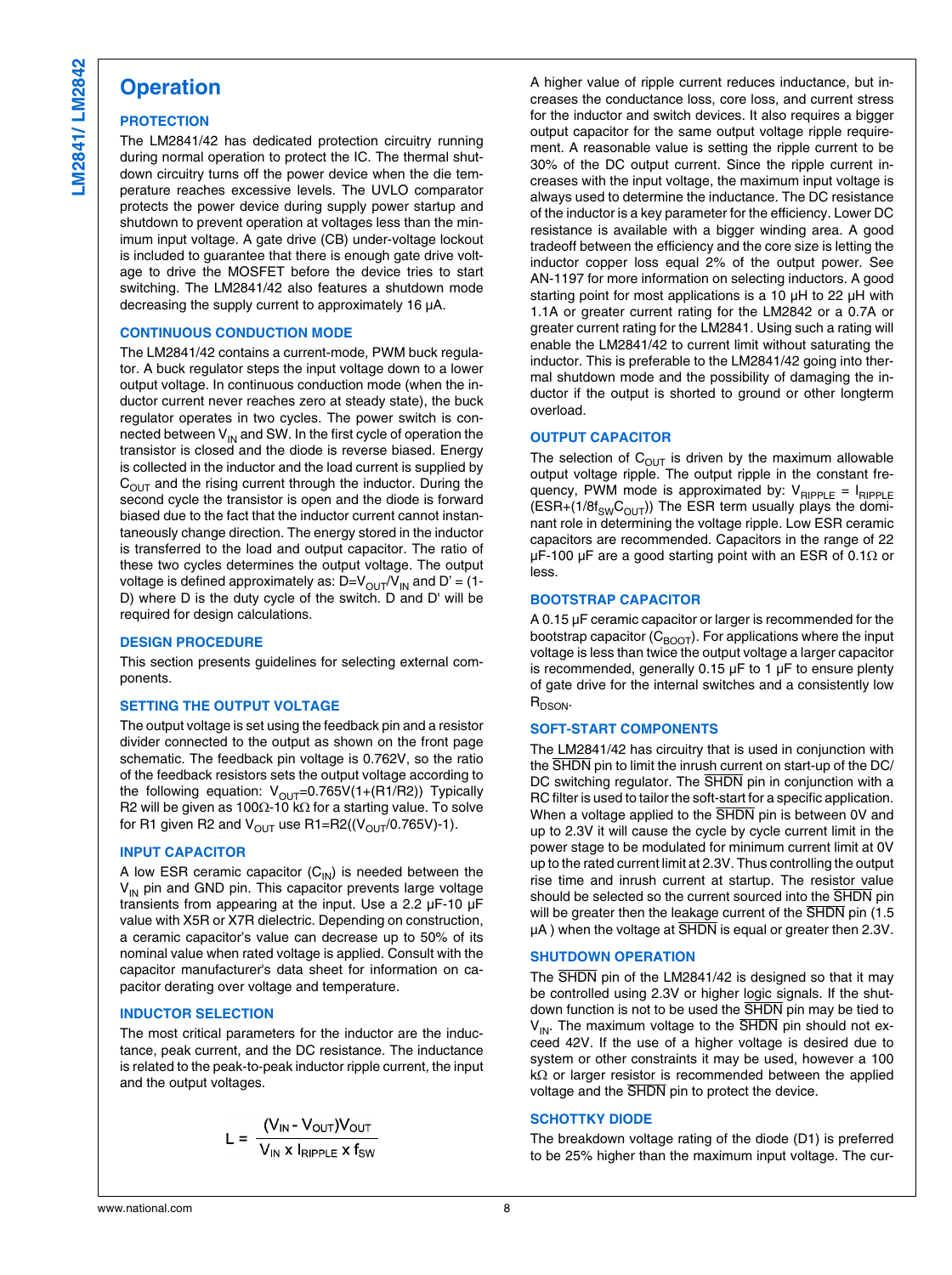rent rating for the diode should be equal to the maximum output current for best reliability in most applications. In cases where the input voltage is much greater than the output voltage the average diode current is lower. In this case it is possible to use a diode with a lower average current rating, approximately  $(1-D)I<sub>OUT</sub>$ , however the peak current rating should be higher than the maximum load current. A 0.5A to 1A rated diode is a good starting point.

#### **LAYOUT CONSIDERATIONS**

To reduce problems with conducted noise pick up, the ground side of the feedback network should be connected directly to the GND pin with its own connection. The feedback network, resistors R1 and R2, should be kept close to the FB pin, and away from the inductor to minimize coupling noise into the

feedback pin. The input bypass capacitor  $C_{\text{IN}}$  must be placed close to the  $V_{\text{IN}}$  pin. This will reduce copper trace resistance which effects input voltage ripple of the IC. The inductor L1 should be placed close to the SW pin to reduce magnetic and electrostatic noise. The output capacitor,  $C_{OUT}$  should be placed close to the junction of L1 and the diode D1. The L1, D1, and  $C<sub>OUT</sub>$  trace should be as short as possible to reduce conducted and radiated noise and increase overall efficiency. The ground connection for the diode,  $C_{IN}$ , and  $C_{OUT}$  should be as small as possible and tied to the system ground plane in only one spot (preferably at the  $C_{OUT}$  ground point) to minimize conducted noise in the system ground plane. For more detail on switching power supply layout considerations see Application Note AN-1149: *Layout Guidelines for Switching Power Supplies.*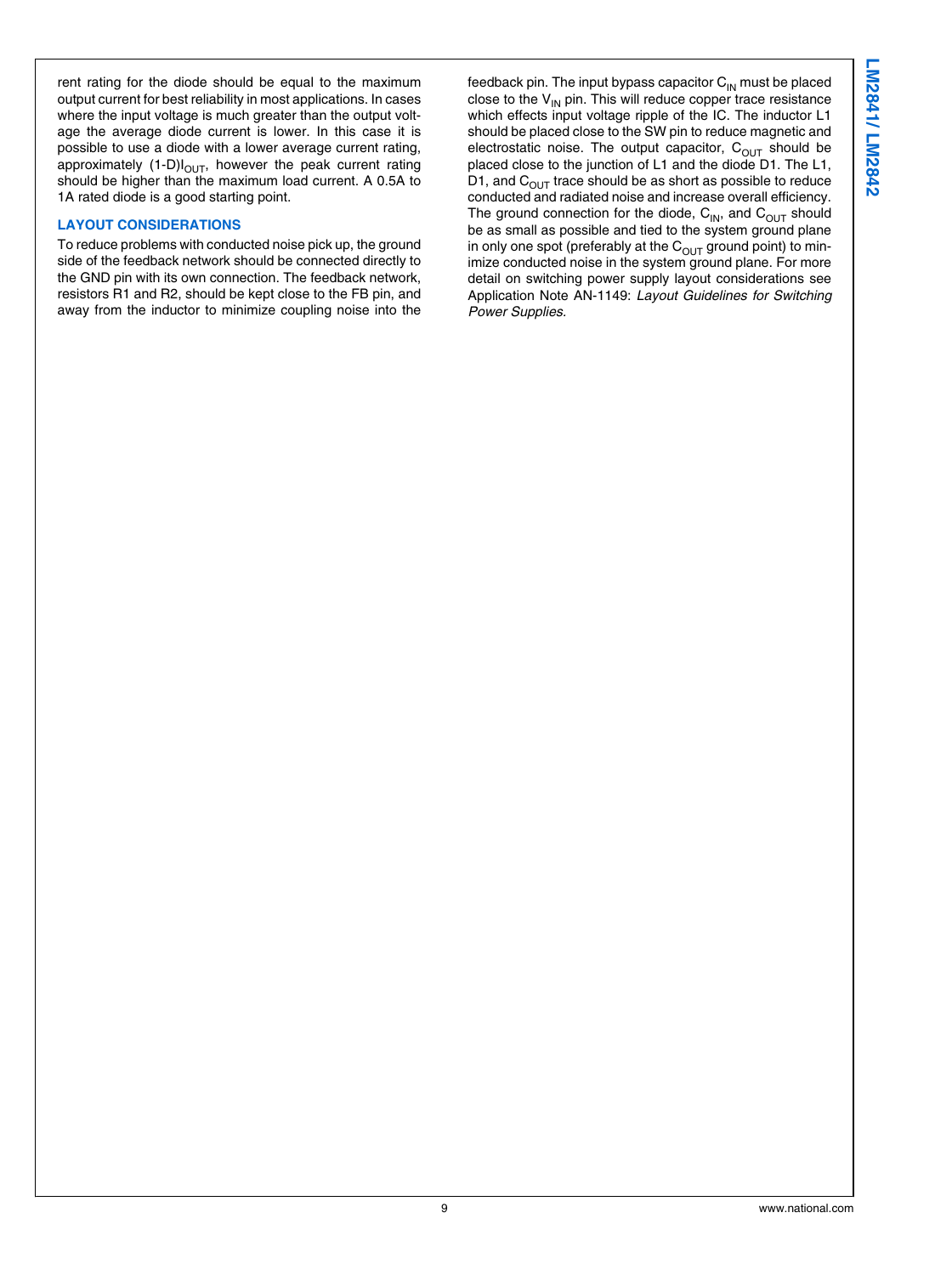## **Application Information**



**FIGURE 1. Application Circuit, 3.3V Output**

### **Some Recommended Inductors (Others May Be Used)**

| <b>Manufacturer</b> | Inductor                                     | <b>Contact Information</b>       |
|---------------------|----------------------------------------------|----------------------------------|
| Coilcraft           | LPS4018, DO1608C, DO3308, and LPO2506 series | www.coilcraft.com<br>800-3222645 |
| MuRata              | LQH55D and LQH66S series                     | www.murata.com                   |
| Coiltronics         | MP2 and MP2A series                          | www.cooperbussman.com            |

### **Some Recommended Input And Output Capacitors (Others May Be Used)**

| <b>Manufacturer</b>   | <b>Capacitor</b>                                 | <b>Contact Information</b> |
|-----------------------|--------------------------------------------------|----------------------------|
| <b>Vishay Sprague</b> | 293D, 592D, and 595D series tantalum             | www.vishay.com             |
|                       |                                                  | 407-324-4140               |
| Taivo Yuden           | High capacitance MLCC ceramic                    | www.t-yuden.com            |
|                       |                                                  | 408-573-4150               |
| Cornell Dubilier      | <b>ESRD seriec Polymer Aluminum Electrolytic</b> | www.cde.com                |
|                       | SPV and AFK series V-chip series                 |                            |
| MuRata                | High capacitance MLCC ceramic                    | www.murata.com             |

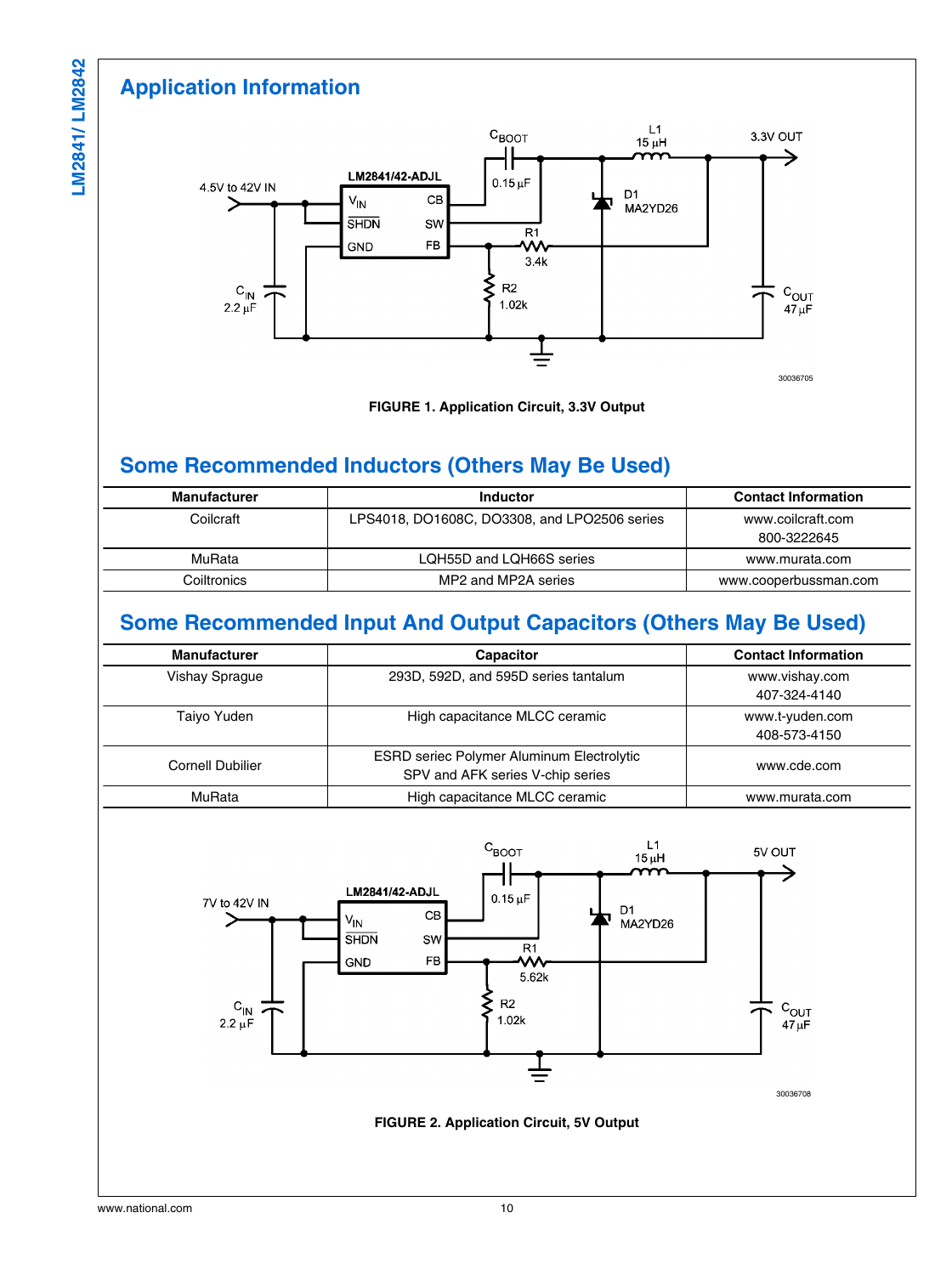

**FIGURE 3. Application Circuit, 12V Output**







30036717

**FIGURE 5. Application Circuit, 0.8V Output**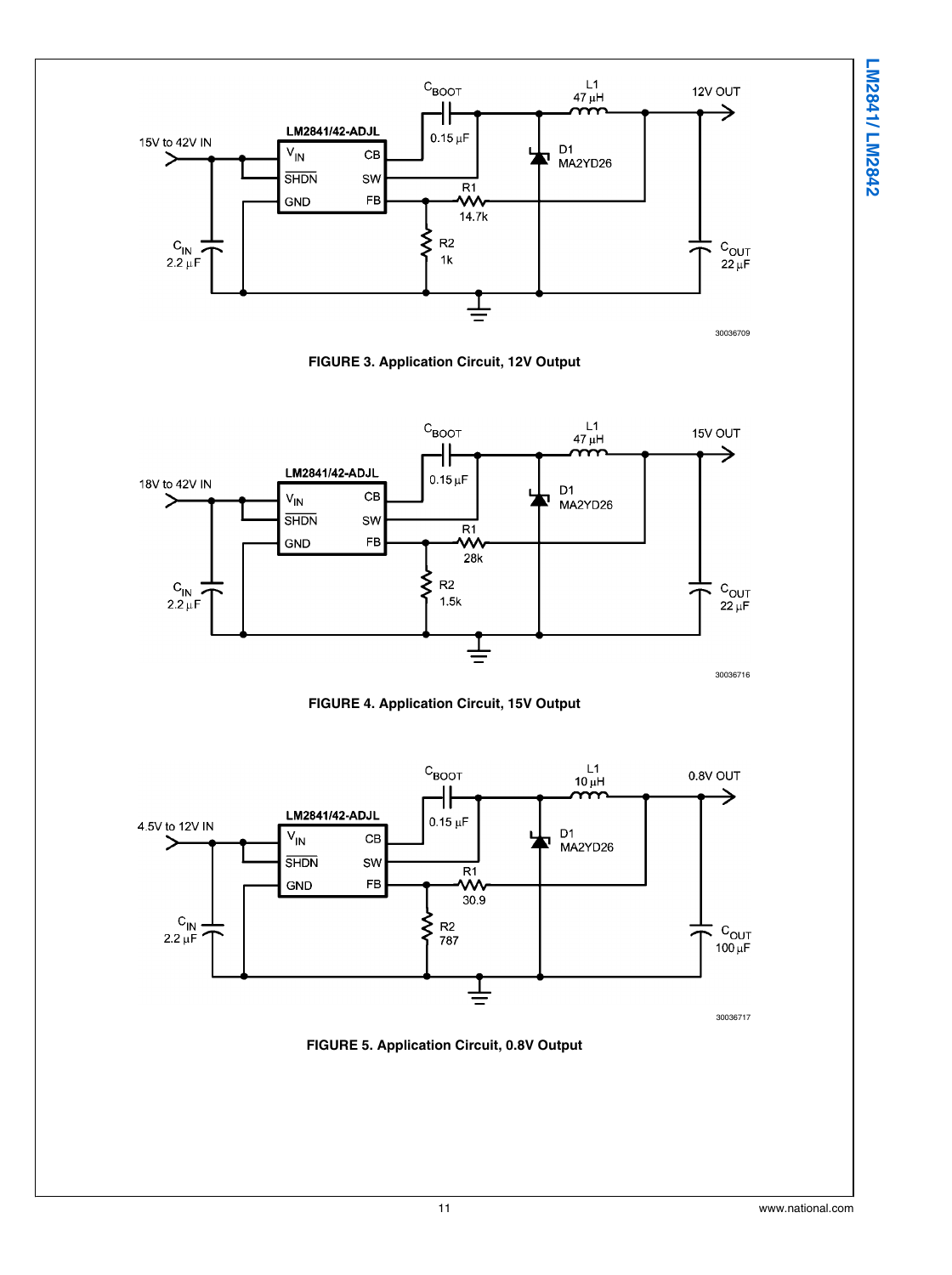## **Physical Dimensions** inches (millimeters) unless otherwise noted



**TSOT 6 Pin Package (MK) For Ordering, Refer to Ordering Information Table NS Package Number MK06A**

LM2841/LM2842 **LM2841/ LM2842**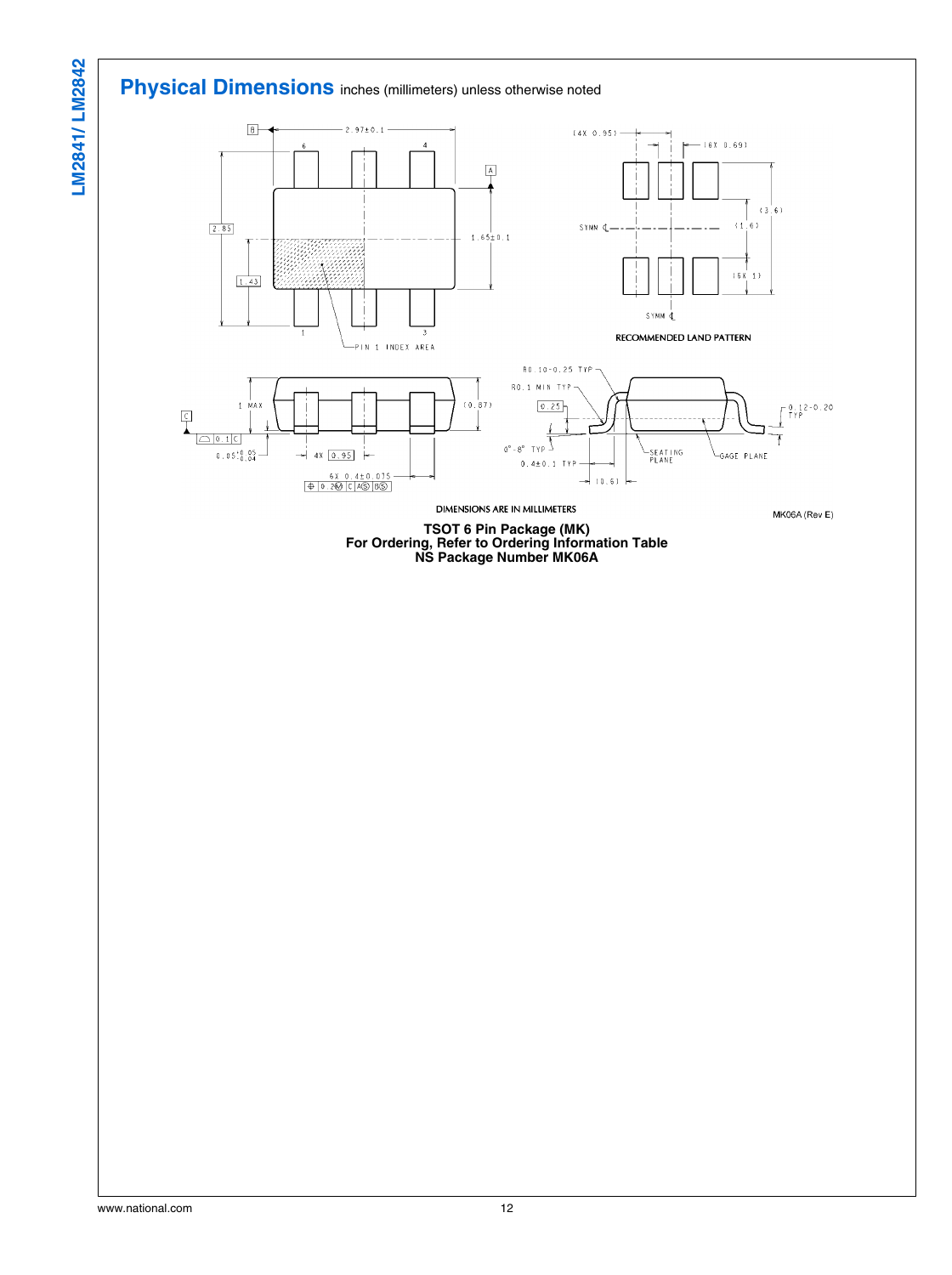# **Notes**